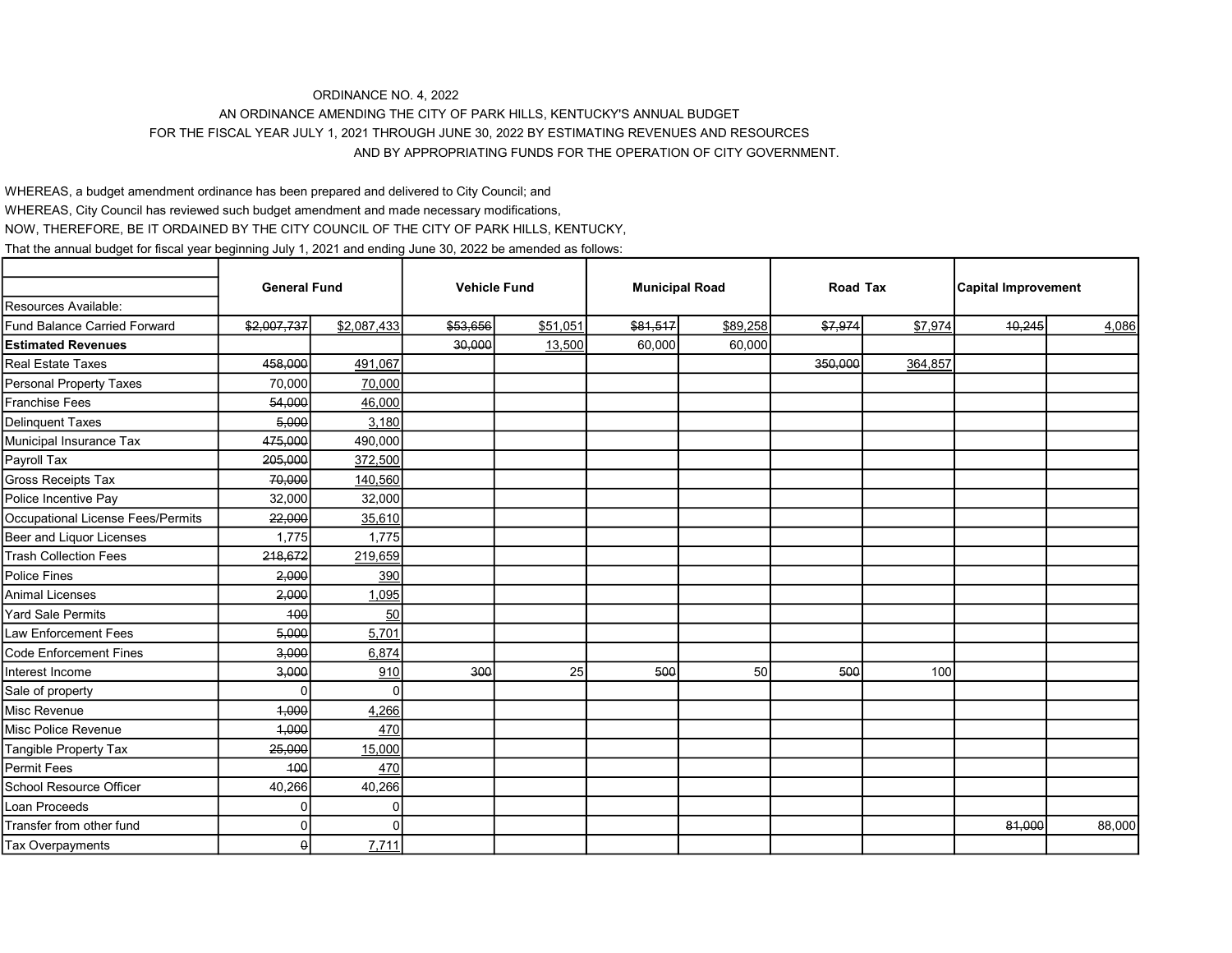| Page 2                                  | <b>General Fund</b> |              | <b>Vehicle/Road Maint</b> |           | <b>Municipal Road</b> |           | <b>Road Tax</b> |          | <b>Capital Improvement</b> |          |
|-----------------------------------------|---------------------|--------------|---------------------------|-----------|-----------------------|-----------|-----------------|----------|----------------------------|----------|
| <b>Reimbursement from Utilities</b>     |                     | <sup>0</sup> |                           |           |                       |           |                 |          |                            |          |
| Road Fund Administration                | 5,000               | 5,000        |                           |           |                       |           |                 |          |                            |          |
| Vehicle Fee Administration              | 4,000               | 4,000        |                           |           |                       |           |                 |          |                            |          |
| Municipal State Aid Administration      | 2,000               | 2,000        |                           |           |                       |           |                 |          |                            |          |
| Leaf Pickup                             | 2,700               | 2,520        |                           |           |                       |           |                 |          |                            |          |
| <b>Bromley Contract</b>                 | 100,000             | 100,000      |                           |           |                       |           |                 |          |                            |          |
| Creighton Fund                          | 40,000              | 112,693      |                           |           |                       |           |                 |          |                            |          |
| <b>Total Estimated Revenues</b>         | 1,847,613           | 2,211,767    | 30,300                    | 13,525    | 60,500                | 60,050    | 350,500         | 364,957  | 81,000                     | 88,000   |
| <b>Total Resources Available</b>        | 3,855,350           | 4,299,200    | 83,956                    | 64,576    | 142,017               | 149,308   | 358,474         | 372,931  | 91,245                     | 92,086   |
|                                         |                     |              |                           |           |                       |           |                 |          |                            |          |
| <b>Appropriations:</b>                  |                     |              |                           |           |                       |           |                 |          |                            |          |
| General Admin.                          | 151,529             | 154,950      |                           |           |                       |           |                 |          |                            |          |
| <b>Public Works</b>                     | 104,635             | 107,009      |                           |           |                       |           |                 |          | 76,000                     | 72,196   |
| <b>Police Department</b>                | 799,794             | 845,673      |                           |           |                       |           |                 |          | 15,000                     | 14,074   |
| Fire Rescue                             | 149,581             | 159,483      |                           |           |                       |           |                 |          |                            |          |
| Creighton                               | 20,000              | 30,000       |                           |           |                       |           |                 |          |                            |          |
| City/Maint. Bldgs                       | 35,700              | 65,000       |                           |           |                       |           |                 |          |                            |          |
| <b>Utilities</b>                        | 41,800              | 50,000       |                           |           |                       |           |                 |          |                            |          |
| Capital Improvements                    | 81,000              | 242,500      |                           |           |                       |           |                 |          |                            |          |
| <b>Contract Services</b>                | 464,396             | 443,776      |                           |           |                       |           |                 |          |                            |          |
| Road Projects/Repair/Replace            |                     |              | 20,000                    | 38,790    | $\Omega$              | 623       | $\theta$        | 15,250   |                            |          |
| Sidewalk                                |                     |              | 40,000                    | 15,971    | 20,000                |           |                 |          |                            |          |
| Administrative                          |                     |              | 4,000                     | 4,000     | 2,000                 | 2,000     | 5,000           | 5,030    |                            |          |
| Lighting                                |                     |              | 10,000                    |           |                       |           |                 |          |                            |          |
| Cameras                                 |                     |              |                           |           |                       |           |                 |          |                            |          |
| Sign                                    |                     |              | 2,000                     | 2,587     |                       |           |                 |          |                            |          |
| <b>City Owned Property/Planting</b>     |                     |              |                           |           |                       |           |                 |          |                            |          |
| <b>Crack Sealing</b>                    |                     |              |                           |           |                       |           |                 |          |                            |          |
| Mill & Overlay                          |                     |              |                           |           | 98,000                | 97,377    |                 |          |                            |          |
| Loan Payments                           |                     |              |                           |           |                       |           | 300,000         | 300,000  |                            |          |
| Radios                                  |                     |              |                           |           |                       |           |                 |          | $\theta$                   | 5,459    |
| Reimburse General Fund                  |                     |              |                           |           |                       |           | 53,474          | $\Omega$ |                            |          |
| Misc                                    |                     |              | 2,000                     | 1,367     |                       |           | $\Omega$        | $\Omega$ | $\Omega$                   | 30       |
| <b>Total Appropriations</b>             | 1,848,435           | 2,098,391    | 78,000                    | 62,715    | 120,000               | 100,000   | 358,474         | 320,280  | 91,000                     | 91,759   |
| Escess Rev. over/under expend           | $-822$              | 113,376      | $-47,700$                 | $-49,190$ | $-59,500$             | $-39,950$ | $-7,974$        | 44,677   | $-10,000$                  | $-3,759$ |
| <b>Estimated Year End Fund Balances</b> | 2,006,915           | 2,200,809    | 5,956                     | 1,861     | 22,017                | 49,308    | 0               | 52,651   | 245                        | 327      |